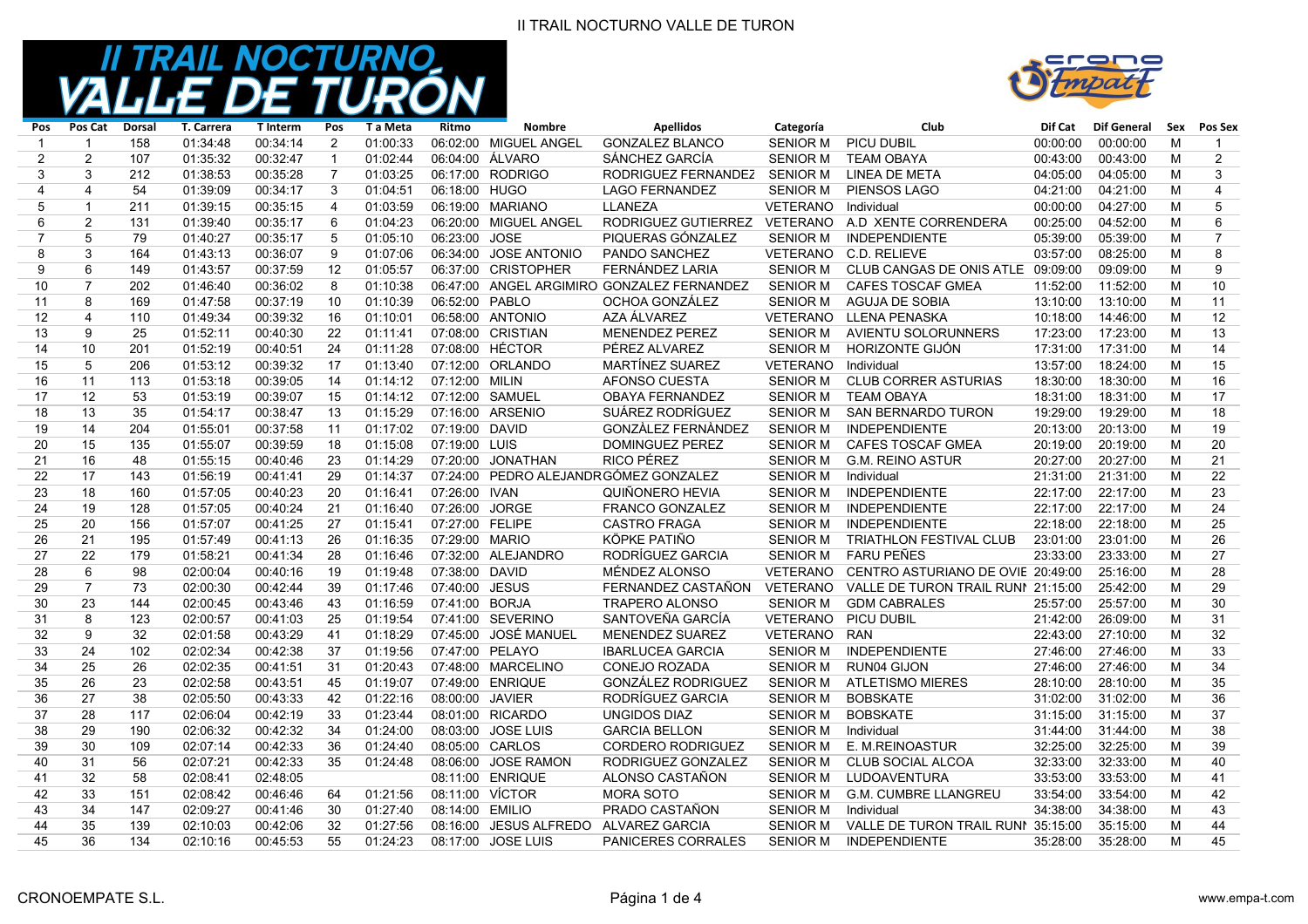### II TRAIL NOCTURNO VALLE DE TURON



| Pos | Pos Cat        | Dorsal | T. Carrera | <b>T</b> Interm | Pos | T a Meta | Ritmo           | <b>Nombre</b>                       | <b>Apellidos</b>           | Categoría       | Club                               | Dif Cat  | Dif General | Sex | Pos Sex        |
|-----|----------------|--------|------------|-----------------|-----|----------|-----------------|-------------------------------------|----------------------------|-----------------|------------------------------------|----------|-------------|-----|----------------|
| 46  | 37             | 70     | 02:10:21   | 00:43:51        | 44  | 01:26:30 |                 | 08:17:00 BENJAMIN                   | MARTÍNEZ ÁLVAREZ           | <b>SENIOR M</b> | Individual                         | 35:33:00 | 35:33:00    | M   | 46             |
| 47  | $\overline{1}$ | 77     | 02:10:44   | 00:42:42        | 38  | 01:28:01 |                 | 08:19:00 ANA CRISTINA               | <b>AGUADO MORI</b>         | <b>VETERANA</b> | Individual                         | 00:00:00 | 35:56:00    | F   | $\overline{1}$ |
| 48  | 38             | 150    | 02:10:56   | 00:45:17        | 48  | 01:25:39 | 08:19:00 MAIKEL |                                     | FERNÁNDEZ LARIA            | <b>SENIOR M</b> | PUENTE DOBRA                       | 36:08:00 | 36:08:00    | M   | 47             |
| 49  | 39             | 85     | 02:11:12   | 00:47:21        | 68  | 01:23:50 | 08:20:00 IVAN   |                                     | <b>VARELA</b>              | <b>SENIOR M</b> | Individual                         | 36:24:00 | 36:24:00    | M   | 48             |
| 50  | 40             | 27     | 02:11:40   | 00:47:07        | 67  | 01:24:33 |                 | 08:22:00 BERNABE                    | <b>GUTIERREZ RODRIGUEZ</b> | <b>SENIOR M</b> | Individual                         | 36:52:00 | 36:52:00    | M   | 49             |
| 51  | 10             | 95     | 02:12:10   | 00:47:42        | 72  | 01:24:28 |                 | 08:24:00 JUAN CARLOS                | <b>GARCIA PRESNO</b>       | <b>VETERANO</b> | AL TROTE SOTRONDIO                 | 32:55:00 | 37:22:00    | M   | 50             |
| 52  | 41             | 44     | 02:12:25   | 02:48:05        |     |          |                 | 08:25:00 MIGUEL JOSE                | <b>NASSER PUGA</b>         | <b>SENIOR M</b> | Individual                         | 37:36:00 | 37:36:00    | M   | 51             |
| 53  | 42             | 184    | 02:12:27   | 00:48:57        | 88  | 01:23:29 | 08:25:00 HUGO   |                                     | <b>GARCÍA CUETO</b>        | <b>SENIOR M</b> | Individual                         | 37:38:00 | 37:38:00    | M   | 52             |
| 54  | 43             | 141    | 02:12:37   | 00:46:17        | 57  | 01:26:20 | 08:26:00 IÑIGO  |                                     | RODRÍGUEZ FERNÁNDEZ        | <b>SENIOR M</b> | <b>LLAMAELLO</b>                   | 37:49:00 | 37:49:00    | M   | 53             |
| 55  | 2              | 208    | 02:12:56   | 00:47:56        | 74  | 01:25:00 | 08:27:00 DESIRE |                                     | <b>PARAJON BERROS</b>      | <b>VETERANA</b> | <b>AVIENTU</b>                     | 02:11:00 | 38:08:00    | F   | $\overline{2}$ |
| 56  | 44             | 19     | 02:13:03   | 00:48:55        | 87  | 01:24:07 |                 | 08:28:00 MARCOS                     | <b>ALBA SARIEGO</b>        | <b>SENIOR M</b> | <b>G.M. REINO ASTUR</b>            | 38:15:00 | 38:15:00    | M   | 54             |
| 57  | $\mathbf{1}$   | 186    | 02:14:02   | 00:47:52        | 73  | 01:26:10 | 08:31:00 CHELO  |                                     | <b>VELASCO BARROS</b>      | <b>SENIOR F</b> | <b>ENSIDESA GIJON</b>              | 00:00:00 | 39:14:00    | F   | 55             |
| 58  | 45             | 80     | 02:14:12   | 00:48:25        | 77  | 01:25:47 | 08:32:00 DARIO  |                                     | <b>RON MENENDEZ</b>        | <b>SENIOR M</b> | A.D.MOAL                           | 39:24:00 | 39:24:00    | M   | 56             |
| 59  | 11             | 37     | 02:14:50   | 00:45:50        | 53  | 01:29:00 |                 | 08:34:00 JORGE LUIS                 | FERNÁNDEZ LOPEZ            | VETERANO        | <b>GM REINOASTUR</b>               | 35:35:00 | 40:02:00    | M   | 57             |
| 60  | 46             | 132    | 02:15:18   | 00:43:15        | 40  | 01:32:02 |                 | 08:36:00 SERGIO                     | <b>LAGO RODRIGUEZ</b>      | <b>SENIOR M</b> | <b>INDEPENDIENTE</b>               | 40:29:00 | 40:29:00    | M   | 58             |
| 61  | 3              | 200    | 02:15:25   | 00:45:36        | 52  | 01:29:49 |                 | 08:37:00 ESTHER                     | <b>BELLO ESCLARÍN</b>      | <b>VETERANA</b> | C.D. RELIEVE                       | 04:41:00 | 40:37:00    | F   | $\overline{4}$ |
| 62  | 47             | 154    | 02:15:30   | 00:49:13        | 96  | 01:26:16 | 08:36:00 ULISES |                                     | <b>CRESPO ALONSO</b>       | <b>SENIOR M</b> | Individual                         | 40:41:00 | 40:41:00    | м   | 59             |
| 63  | 48             | 119    | 02:16:09   | 00:46:34        | 58  | 01:29:35 | 08:39:00 JESUS  |                                     | <b>SOLIS FERNANDEZ</b>     | <b>SENIOR M</b> | <b>G.M. REINO ASTUR</b>            | 41:21:00 | 41:21:00    | M   | 60             |
| 64  | 49             | 34     | 02:16:24   | 00:48:43        | 80  | 01:27:40 |                 | 08:40:00 ALBERTO                    | <b>GONZALEZ DEL CORRO</b>  | <b>SENIOR M</b> | <b>INDEPENDIENTE</b>               | 41:35:00 | 41:35:00    | M   | 61             |
| 65  | 50             | 145    | 02:16:28   | 00:44:42        | 46  | 01:31:46 | 08:41:00 DAVID  |                                     | ARGÜELLES FERNÁNDEZ        | <b>SENIOR M</b> | Individual                         | 41:40:00 | 41:40:00    | M   | 62             |
| 66  | 51             | 124    | 02:16:29   | 00:50:36        | 112 | 01:25:53 | 08:40:00 JAVIER |                                     | VAZQUEZ SUAREZ             | <b>SENIOR M</b> | <b>INDEPENDIENTE</b>               | 41:41:00 | 41:41:00    | M   | 63             |
| 67  | 12             | 162    | 02:16:37   | 00:47:39        | 71  | 01:28:57 | 08:41:00 MIGUEL |                                     | MARTINEZ SOBERON           | <b>VETERANO</b> | <b>INDEPENDIENTE</b>               | 37:21:00 | 41:48:00    | M   | 64             |
| 68  | 52             | 120    | 02:16:39   | 00:45:33        | 51  | 01:31:05 | 08:41:00 DAVID  |                                     | <b>GARCÍA GARCÍA</b>       | <b>SENIOR M</b> | <b>LINEA DE META</b>               | 41:50:00 | 41:50:00    | M   | 65             |
| 69  | 53             | 31     | 02:16:44   | 00:46:44        | 63  | 01:29:59 |                 | 08:42:00 MARCO ANTONIO GARCIA JUNCO |                            | <b>SENIOR M</b> | <b>INDEPENDIENTE</b>               | 41:56:00 | 41:56:00    | M   | 66             |
| 70  | 13             | 84     | 02:16:51   | 00:49:09        | 94  | 01:27:42 | 08:42:00 MARIO  |                                     | <b>GONZALEZ GONZALEZ</b>   | <b>VETERANO</b> | <b>G.M. CUMBRE LLANGREU</b>        | 37:36:00 | 42:03:00    | M   | 67             |
| 71  | 54             | 187    | 02:17:12   | 00:47:58        | 75  | 01:29:13 |                 | 08:43:00 ROBERTO                    | <b>SANMARTINO</b>          | <b>SENIOR M</b> | <b>AVIENTU</b>                     | 42:23:00 | 42:23:00    | M   | 68             |
| 72  | 55             | 116    | 02:17:12   | 00:47:02        | 66  | 01:30:10 |                 | 08:43:00 JOSÉ LUIS                  | <b>BERLANGA IGLESIAS</b>   | <b>SENIOR M</b> | <b>GRANDIELLA RUNNERS</b>          | 42:24:00 | 42:24:00    | M   | 69             |
| 73  | 56             | 64     | 02:17:22   | 00:49:00        | 90  | 01:28:22 | 08:44:00 JAVIER |                                     | <b>MARCOS ALVAREZ</b>      | <b>SENIOR M</b> | VALLE DE TURON TRAIL RUNI 42:34:00 |          | 42:34:00    | M   | 70             |
| 74  | 57             | 165    | 02:17:40   | 00:45:22        | 49  | 01:32:17 | 08:45:00 FRAN   |                                     | LÓPEZ CASTAÑON             | <b>SENIOR M</b> | <b>L.LENA PENASKA</b>              | 42:51:00 | 42:51:00    | M   | 71             |
| 75  | 58             | 72     | 02:17:51   | 00:45:27        | 50  | 01:32:23 | 08:46:00 DANIEL |                                     | FERNANDEZ GONZALEZ         | <b>SENIOR M</b> | VALLE DE TURON TRAIL RUNI 43:03:00 |          | 43:03:00    | M   | 72             |
| 76  | 59             | 174    | 02:18:13   | 00:46:39        | 60  | 01:31:34 |                 | 08:47:00 ALVARO                     | LÓPEZ GARCÍA               | <b>SENIOR M</b> | <b>LLENA PENASKA</b>               | 43:25:00 | 43:25:00    | M   | 73             |
| 77  | 60             | 65     | 02:18:38   | 00:50:16        | 110 | 01:28:21 | 08:49:00 PABLO  |                                     | <b>DIAZ DOSANTOS</b>       | <b>SENIOR M</b> | VALLE DE TURON TRAIL RUNI 43:49:00 |          | 43:49:00    | M   | 74             |
| 78  | 61             | 39     | 02:19:52   | 00:49:01        | 91  | 01:30:50 | 08:54:00 ANGEL  |                                     | LLANA MENDEZ               | <b>SENIOR M</b> | <b>BOBSKATE</b>                    | 45:04:00 | 45:04:00    | M   | 75             |
| 79  | 62             | 40     | 02:20:21   | 00:48:53        | 85  | 01:31:27 | 08:55:00 DAVID  |                                     | <b>SOLIS CARBAJAL</b>      | <b>SENIOR M</b> | <b>G.M. REINOASTUR</b>             | 45:33:00 | 45:33:00    | M   | 76             |
| 80  | 14             | 62     | 02:20:22   | 00:48:53        | 84  | 01:31:29 |                 | 08:55:00 ROBERTO                    | <b>GARCIA FERNANDEZ</b>    | <b>VETERANO</b> | <b>GM REINOASTUR</b>               | 41:07:00 | 45:34:00    | M   | 77             |
| 81  | 63             | 133    | 02:20:22   | 00:48:55        | 86  | 01:31:27 |                 | 08:56:00 SILVERIO                   | FERREIRA FERNANDEZ         | <b>SENIOR M</b> | <b>G.M. REINO ASTUR</b>            | 45:34:00 | 45:34:00    | M   | 78             |
| 82  | 64             | 176    | 02:20:50   | 00:45:13        | 47  | 01:35:37 |                 | 08:57:00 JOSE RAMON                 | <b>VENCELLES GARCIA</b>    | <b>SENIOR M</b> | <b>AVIENTU SOLORUNNERS</b>         | 46:02:00 | 46:02:00    | M   | 79             |
| 83  | 65             | 121    | 02:20:51   | 00:45:50        | 54  | 01:35:01 |                 | 08:57:00 PELAYO                     | ÁLVAREZ GARCÍA             | <b>SENIOR M</b> | <b>LINEA DE META</b>               | 46:03:00 | 46:03:00    | M   | 80             |
| 84  | 66             | 115    | 02:21:00   | 00:47:27        | 70  | 01:33:32 |                 | 08:58:00 ADRIAN                     | ALVAREZ TUÑON              | <b>SENIOR M</b> | C.D. ESPORTATE - BIKILA            | 46:11:00 | 46:11:00    | M   | 81             |
| 85  | 67             | 167    | 02:21:02   | 00:49:50        | 105 | 01:31:12 |                 | 08:58:00 ALEJANDRO                  | DE LA UZ DÍAZ              | <b>SENIOR M</b> | Individual                         | 46:14:00 | 46:14:00    | M   | 82             |
| 86  | 68             | 178    | 02:21:02   | 00:49:49        | 104 | 01:31:13 |                 | 08:58:00 JOSE ANTONIO               | MOSQUERA RODRIGUEZ         | <b>SENIOR M</b> | <b>EMC TRIATLON</b>                | 46:14:00 | 46:14:00    | M   | 83             |
| 87  | 69             | 168    | 02:21:03   | 00:49:26        | 98  | 01:31:36 |                 | 08:58:00 ALEJANDRO                  | <b>GARCÍA MONTE</b>        | <b>SENIOR M</b> | Individual                         | 46:15:00 | 46:15:00    | M   | 84             |
| 88  | 70             | 193    | 02:21:48   | 00:46:47        | 65  | 01:35:01 | 09:01:00 DAVID  |                                     | <b>BLANCO IGLESIAS</b>     | <b>SENIOR M</b> | Individual                         | 47:00:00 | 47:00:00    | M   | 85             |
| 89  | 71             | 83     | 02:21:56   | 00:48:46        | 81  | 01:33:10 | 09:01:00 LUIS   |                                     | ARGÜESO COTO               | <b>SENIOR M</b> | <b>TEAM OBAYA</b>                  | 47:08:00 | 47:08:00    | M   | 86             |
| 90  | 72             | 130    | 02:21:58   | 00:50:14        | 108 | 01:31:43 |                 | 09:01:00 FRANCISCO                  | <b>DIAZ VILLAR</b>         | <b>SENIOR M</b> | <b>INDEPENDIENTE</b>               | 47:10:00 | 47:10:00    | M   | 87             |
|     |                |        |            |                 |     |          |                 |                                     |                            |                 |                                    |          |             |     |                |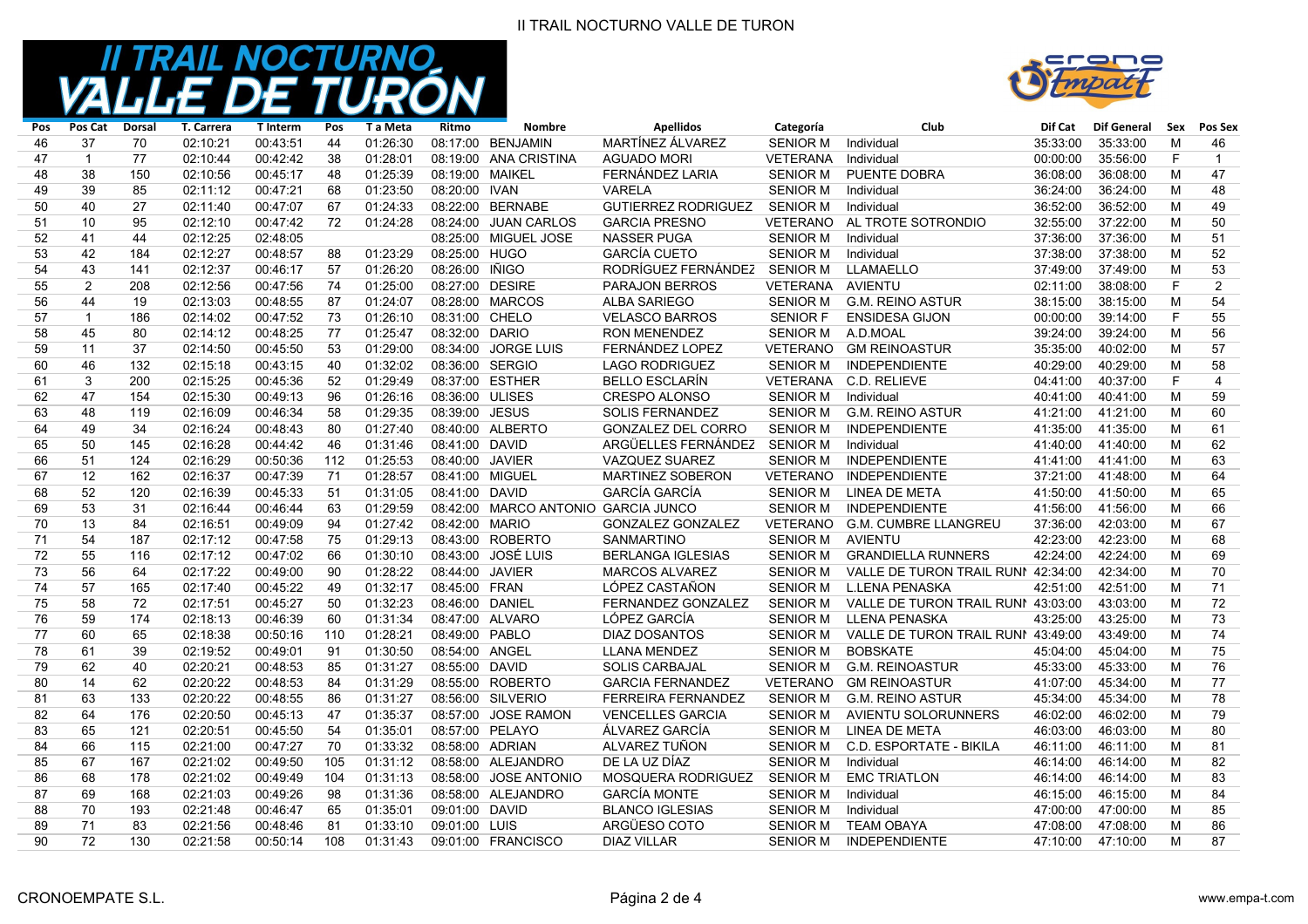

| Pos | Pos Cat        | <b>Dorsal</b> | <b>T. Carrera</b> | <b>T</b> Interm | Pos | T a Meta | <b>Ritmo</b>    | <b>Nombre</b>           | <b>Apellidos</b>                          | Categoría       | Club                               | Dif Cat  | <b>Dif General</b> | Sex | Pos Sex        |
|-----|----------------|---------------|-------------------|-----------------|-----|----------|-----------------|-------------------------|-------------------------------------------|-----------------|------------------------------------|----------|--------------------|-----|----------------|
| 91  | 15             | 74            | 02:22:10          | 00:49:39        | 99  | 01:32:31 |                 | 09:02:00 FERNANDO       | <b>GONZALEZ GARCIA</b>                    | VETERANO        | VALLE DE TURON TRAIL RUNI 42:55:00 |          | 47:22:00           | M   | 88             |
| 92  | 73             | 78            | 02:22:42          | 00:48:51        | 83  | 01:33:50 | 09:04:00 ÓSCAR  |                         | <b>CRUZ MONTERO</b>                       | <b>SENIOR M</b> | <b>RUNNING LA RAYA</b>             | 47:54:00 | 47:54:00           | M   | 89             |
| 93  | 16             | 66            | 02:23:35          | 00:52:02        | 124 | 01:31:33 |                 | 09:07:00 ALFREDO        | <b>FIDALGO IGLESIAS</b>                   | VETERANO        | VALLE DE TURON TRAIL RUNI 44:20:00 |          | 48:47:00           | M   | 90             |
| 94  | 74             | 41            | 02:25:04          | 00:51:03        | 114 | 01:34:01 |                 | 09:13:00 SANTIAGO       | FERNÁNDEZ SASTRE                          | <b>SENIOR M</b> | E M REINO ASTUR                    | 50:16:00 | 50:16:00           | м   | 91             |
| 95  | 75             | 86            | 02:25:51          | 00:46:36        | 59  | 01:39:14 |                 | 09:16:00 JOSÉ LUIS      | <b>GONZALEZ MORAN</b>                     | <b>SENIOR M</b> | Individual                         | 51:02:00 | 51:02:00           | M   | 92             |
| 96  | 76             | 185           | 02:25:52          | 00:53:09        | 135 | 01:32:43 |                 | 09:16:00 GUILLERMO      | <b>LLERA CORRIPIO</b>                     | <b>SENIOR M</b> | <b>INDEPENDIENTE</b>               | 51:04:00 | 51:04:00           | M   | 93             |
| 97  | 77             | 68            | 02:25:53          | 00:46:41        | 61  | 01:39:11 |                 | 09:16:00 MANUEL ANGEL   | <b>ALVAREZ GARCIA</b>                     | <b>SENIOR M</b> | VALLE DE TURON TRAIL RUNI 51:05:00 |          | 51:05:00           | M   | 94             |
| 98  | 17             | 180           | 02:26:05          | 00:51:53        | 123 | 01:34:12 |                 |                         | 09:17:00 SANTIAGO RAFAEIMENENDEZ MENENDEZ | <b>VETERANO</b> | <b>INDEPENDIENTE</b>               | 46:50:00 | 51:17:00           | M   | 95             |
| 99  | $\overline{2}$ | 140           | 02:26:06          | 00:48:59        | 89  | 01:37:06 | 09:17:00 PAULA  |                         | <b>GARCIA CONDE</b>                       | <b>SENIOR F</b> | <b>INDEPENDIENTE</b>               | 12:03:00 | 51:17:00           | F   | 5              |
| 100 | 78             | 82            | 02:26:15          | 00:51:08        | 115 | 01:35:07 |                 | 09:18:00 SEBASTIAN      | <b>FERNANDEZ ARIAS</b>                    | <b>SENIOR M</b> | ASTURIAS HIMALAYA                  | 51:27:00 | 51:27:00           | M   | 96             |
| 101 | 18             | 81            | 02:26:23          | 00:48:40        | 79  | 01:37:42 |                 | 09:19:00 JUAN ANTONIO   | <b>GARCIA CAÑEDO</b>                      | VETERANO        | Individual                         | 47:07:00 | 51:35:00           | M   | 97             |
| 102 | 19             | 20            | 02:26:30          | 00:50:21        | 111 | 01:36:09 |                 | 09:19:00 ROBERTO        | EXPÓSITO ALVAREZ                          | <b>VETERANO</b> | C.D. ESPORTATE - BIKILA            | 47:15:00 | 51:42:00           | M   | 98             |
| 103 | 79             | 112           | 02:26:54          | 00:50:13        | 107 | 01:36:40 | 09:21:00 CÉSAR  |                         | FORCELLEDO NOVAL                          | <b>SENIOR M</b> | Individual                         | 52:06:00 | 52:06:00           | M   | 99             |
| 104 | 80             | 97            | 02:26:55          | 00:50:12        | 106 | 01:36:42 | 09:21:00 RUBEN  |                         | FERNÁNDEZ GONZALEZ                        | <b>SENIOR M</b> | <b>LANGREO TRAIL TEAM</b>          | 52:06:00 | 52:06:00           | M   | 100            |
| 105 | 4              | 203           | 02:26:57          | 00:49:02        | 92  | 01:37:54 |                 | 09:21:00 PATRICIA       | <b>AGUADO MORI</b>                        | <b>VETERANA</b> | <b>G.M. REINO ASTUR</b>            | 16:12:00 | 52:08:00           | E   | 6              |
| 106 | 81             | 47            | 02:27:54          | 00:52:18        | 126 | 01:35:36 | 09:24:00 JESUS  |                         | <b>HEVIA BARRAGAN</b>                     | <b>SENIOR M</b> | <b>G.M. CUMBRE LLANGREU</b>        | 53:06:00 | 53:06:00           | M   | 101            |
| 107 | 82             | 171           | 02:28:10          | 00:45:57        | 56  | 01:42:13 |                 | 09:25:00 FERMIN         | <b>BLANCO IGLESIAS</b>                    | <b>SENIOR M</b> | Individual                         | 53:22:00 | 53:22:00           | м   | 102            |
| 108 | 83             | 99            | 02:28:23          | 00:49:11        | 95  | 01:39:12 | 09:26:00 LUIS   |                         | FERNÁNDEZ ÁLVAREZ                         | <b>SENIOR M</b> | <b>INDEPENDIENTE</b>               | 53:35:00 | 53:35:00           | M   | 103            |
| 109 | 84             | 146           | 02:28:57          | 00:48:03        | 76  | 01:40:53 |                 | 09:28:00 GONZALO        | <b>RECIO PRADO</b>                        | <b>SENIOR M</b> | <b>CRACK OVIEDO</b>                | 54:08:00 | 54:08:00           | м   | 104            |
| 110 | 85             | 69            | 02:29:01          | 00:48:47        | 82  | 01:40:14 | 09:28:00 DAVID  |                         | <b>ALVAREZ MATIRNEZ</b>                   | <b>SENIOR M</b> | CLUB DE MONTAÑA BABIA              | 54:13:00 | 54:13:00           | M   | 105            |
| 111 | 86             | 175           | 02:29:13          | 00:50:15        | 109 | 01:38:58 | 09:29:00 JAVIER |                         | VÁZQUEZ VÁZQUEZ                           | <b>SENIOR M</b> | Individual                         | 54:25:00 | 54:25:00           | M   | 106            |
| 112 | 20             | 137           | 02:29:20          | 00:47:25        | 69  | 01:41:54 |                 | 09:30:00 JOSE MANUEL    | <b>GARCIA ALVAREZ</b>                     | VETERANO        | <b>GMEA TOSCAF</b>                 | 50:04:00 | 54:31:00           | M   | 107            |
| 113 | 87             | 96            | 02:29:33          | 00:49:44        | 101 | 01:39:49 | 09:30:00 HUGO   |                         | <b>SUAREZ BEGEGA</b>                      | <b>SENIOR M</b> | CAB (CLUB ATLETISMO BALM 54:45:00  |          | 54:45:00           | M   | 108            |
| 114 | 88             | 199           | 02:30:09          | 00:51:39        | 118 | 01:38:29 |                 | 09:33:00 CARLOS         | PUENTE FERNANDEZ                          | <b>SENIOR M</b> | <b>INDEPENDIENTE</b>               | 55:21:00 | 55:21:00           | M   | 109            |
| 115 | 89             | 182           | 02:30:19          | 00:49:45        | 103 | 01:40:33 | 09:33:00 JORGE  |                         | ALONSO MORENO                             | <b>SENIOR M</b> | <b>TORRECERREDO</b>                | 55:30:00 | 55:30:00           | M   | 110            |
| 116 | 21             | 177           | 02:30:51          | 00:51:31        | 117 | 01:39:19 | 09:35:00 JOSÉ   |                         | <b>MARTIN MAILLO</b>                      | VETERANO        | <b>RUNNING LA RAYA</b>             | 51:35:00 | 56:02:00           | M   | 111            |
| 117 | 22             | 57            | 02:30:56          | 00:53:03        | 133 | 01:37:53 |                 | 09:36:00 AGUSTIN        | LORENZANA CASCALLAN                       | VETERANO        | <b>CLUB CORRER ASTURIAS</b>        | 51:41:00 | 56:08:00           | M   | 112            |
| 118 | 23             | 61            | 02:31:13          | 00:49:39        | 100 | 01:41:34 |                 | 09:37:00 JOSE MARIA     | ALVAREZ ALVAREZ                           | VETERANO        | <b>LIQUEN</b>                      | 51:58:00 | 56:25:00           | M   | 113            |
| 119 | 90             | 104           | 02:31:18          | 00:50:48        | 113 | 01:40:30 | 09:37:00 FELIPE |                         | <b>PACO FERRER</b>                        | <b>SENIOR M</b> | <b>INDEPENDIENTE</b>               | 56:30:00 | 56:30:00           | M   | 114            |
| 120 | 24             | 152           | 02:31:48          | 00:49:08        | 93  | 01:42:39 |                 | 09:39:00 HIGINIO JAVIER | ROMO ESPESO                               | <b>VETERANO</b> | Individual                         | 52:33:00 | 57:00:00           | M   | 115            |
| 121 | 91             | 155           | 02:32:02          | 00:51:48        | 122 | 01:40:14 |                 | 09:40:00 FERNANDO       | MILANS DEL BOSCH                          | <b>SENIOR M</b> | Individual                         | 57:14:00 | 57:14:00           | M   | 116            |
| 122 | 3              | 181           | 02:32:04          | 00:51:46        | 121 | 01:40:17 |                 | 09:40:00 CAROLINA       | PALICIO VARELA                            | <b>SENIOR F</b> | Individual                         | 18:01:00 | 57:15:00           | E   | $\overline{7}$ |
| 123 | 92             | 159           | 02:32:07          | 00:51:40        | 119 | 01:40:26 | 09:40:00 TONI   |                         | CASADO TORO                               | <b>SENIOR M</b> | <b>INDEPENDIENTE</b>               | 57:19:00 | 57:19:00           | M   | 117            |
| 124 | 5              | 22            | 02:32:19          | 00:51:30        | 116 | 01:40:48 |                 | 09:41:00 MARÍA JESÚS    | EXPÓSITO ALVAREZ                          | <b>VETERANA</b> | <b>C.D. ESPORTATE - BIKILA</b>     | 21:34:00 | 57:30:00           | F   | 8              |
| 125 | 93             | 207           | 02:32:31          | 00:52:27        | 129 | 01:40:04 | 09:42:00 EFREN  |                         | <b>ROZA</b>                               | <b>SENIOR M</b> | <b>INDEPENDIENTE</b>               | 57:43:00 | 57:43:00           | M   | 118            |
| 126 | 25             | 67            | 02:32:36          | 00:54:46        | 139 | 01:37:50 |                 | 09:42:00 ALFREDO        | <b>ASENSIO IGLESIAS</b>                   | <b>VETERANO</b> | VALLE DE TURON TRAIL RUNI 53:21:00 |          | 57:48:00           | M   | 119            |
| 127 | 4              | 126           | 02:32:47          | 00:52:25        | 127 | 01:40:22 | 09:43:00 MIREIA |                         | RODRÍGUEZ NÚÑEZ                           | <b>SENIOR F</b> | ESPACIO CAN EQUIPO DE CO 18:45:00  |          | 57:59:00           | E   | 9              |
| 128 | 94             | 100           | 02:32:54          | 00:52:13        | 125 | 01:40:40 | 09:43:00 ANGEL  |                         | <b>CACERES GONZALEZ</b>                   | <b>SENIOR M</b> | <b>G.M. CUMBRE LLANGREU</b>        | 58:05:00 | 58:05:00           | M   | 120            |
| 129 | 95             | 161           | 02:32:59          | 00:48:26        | 78  | 01.44.32 | 09:44:00 OSCAR  |                         | VAZQUEZ CALVO                             | <b>SENIOR M</b> | <b>INDEPENDIENTE</b>               | 58:11:00 | 58:11:00           | M   | 121            |
| 130 | 96             | 17            | 02:33:12          | 00:53:02        | 132 | 01:40:09 | 09:44:00 ABEL   |                         | MENÉNDEZ GARCÍA                           | <b>SENIOR M</b> | <b>ESPORTATE BIKILA</b>            | 58:23:00 | 58:23:00           | M   | 122            |
| 131 | 97             | 43            | 02:33:29          | 00:49:44        | 102 | 01:43:45 | 09:45:00 JAVIER |                         | <b>CUADRADO PÉREZ</b>                     | <b>SENIOR M</b> | <b>INDEPENDIENTE</b>               | 58:41:00 | 58:41:00           | M   | 123            |
| 132 | 26             | 21            | 02:33:38          | 00:53:00        | 131 | 01:40:38 |                 | 09:46:00 AVELINO        | <b>MENDO GORDILLO</b>                     | VETERANO        | <b>C.D. ESPORTATE - BIKILA</b>     | 54:22:00 | 58:50:00           | M   | 124            |
| 133 | 98             | 198           | 02:33:54          | 00:51:44        | 120 | 01:42:10 |                 | 09:47:00 MIGUEL ANGEL   | MOSQUERA RODRIGUEZ                        | <b>SENIOR M</b> | Individual                         | 59:06:00 | 59:06:00           | M   | 124            |
| 134 | 99             | 194           | 02:34:54          | 00:53:22        | 137 | 01:41:31 | 09:51:00 NACHO  |                         | <b>FERRIN ALVAREZ</b>                     | <b>SENIOR M</b> | <b>AVIENTU SOLORUNNERS</b>         | 00:06:00 | 00:06:00           | M   | 125            |
| 135 | 5              | 209           | 02:35:50          | 00:52:27        | 128 | 01:43:23 | 09:55:00 GEMA   |                         | LOPEZ CERRO                               | <b>SENIOR F</b> | Individual                         | 21:48:00 | 01:02:00           | F   | 10             |
|     |                |               |                   |                 |     |          |                 |                         |                                           |                 |                                    |          |                    |     |                |